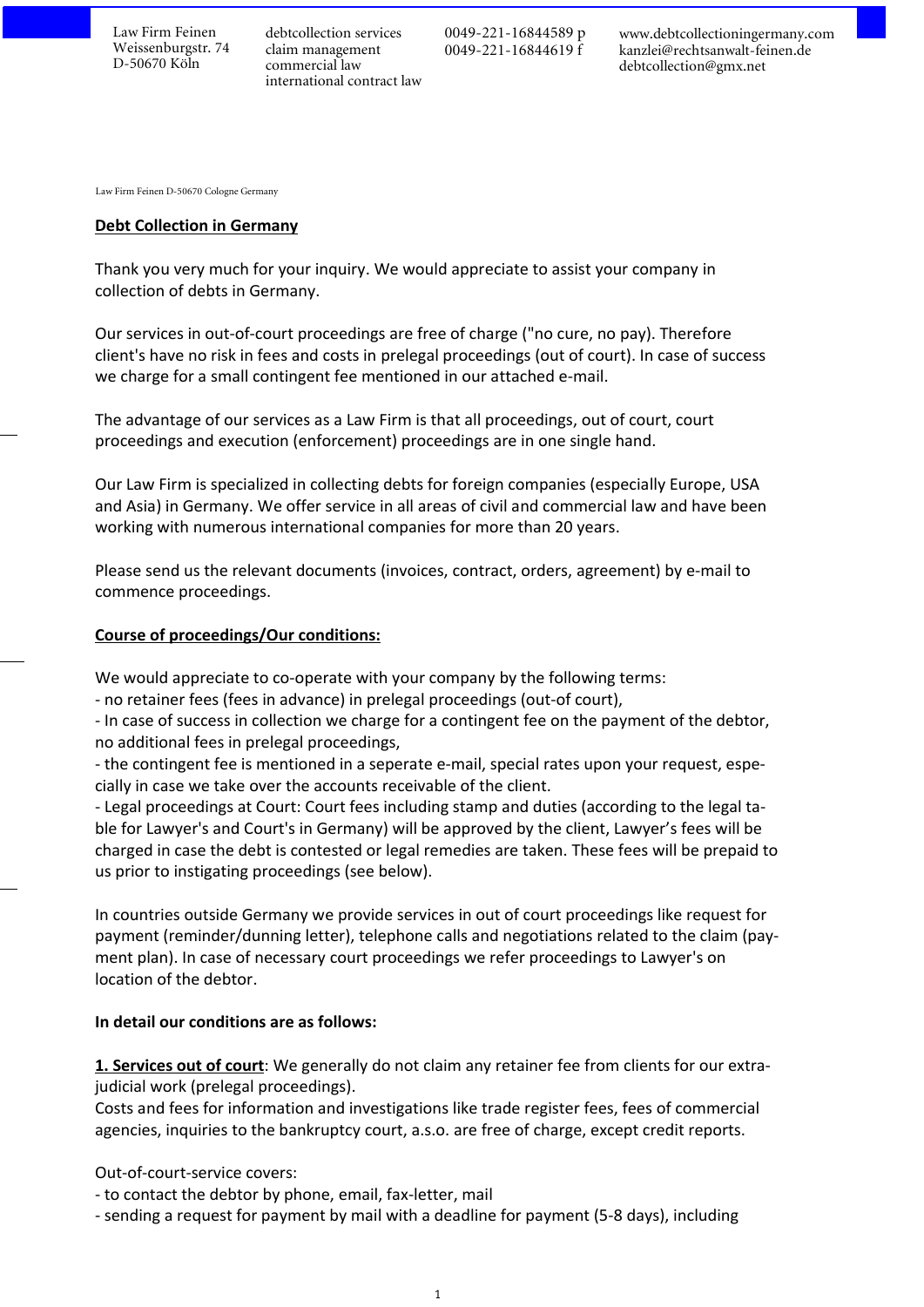fees, costs and interest ("dunning letter"),

- review the legal position,
- verification of the debtor´s actual postal address (important for court proceedings),
- written correspondence with the debtor and telephone conversations,
- negotiations concerning an installment agreement (if advisable),
- consulting service for the client concerning legal problems or risks of (court) proceedings.

Our workflow allows basically 4 steps from a first request for payment (dunning letter) up to sending of a prepared plaint (written statement of claim) to threaten the debtor with court ultimately.

**2. Services in court proceedings**: In case court proceedings become necessary (no reaction, no payment of the debtor, objections of the debtor) the court requires an advance payment of the court fees. We kindly ask for your understanding, that those fees cannot be covered by our office, meaning that the client has to provide us with the court fees in advance. The court fees relate to a legal table, which is binding by law. The amount depends on the amount in controversy (amount of claim).

**In court proceedings we can offer favorable, competitive terms and reasonable fixed-rates** (in Germany fees and costs of the court and the lawyer are basically ruled by a legal table related to the amount of the claim).

Especially in cases the debt is not contested and we dispose of all relevant documents (like order, invoices, delivery notes) and we assess the financial situation of the debtor and legal position as promising we would offer to conduct court proceedings only by payment of the court fees. Therefore we claim for an advance only in case of legal remedies, legal objections of the debtor or expected bad financial situation.

# **Please note that the debtor is legally obliged to refund all fees - Court fees and Lawyer's fees - if he is defeated in the lawsuit.**

We do not initiate court proceedings without any prior consent of our clients.

**3. Refund of advance payment:** In case that we are successful in court and enforcement proceedings we generally refund the full retainer (incl. court fees) to our clients, provided that we can cover all fees and costs by payments of the debtor.

In case the debtor ignores our mandate and communicates and pays to the client directly we keep on chasing the debtor to pay our fees occurred. The client entitles us to take all measures necessary to collect also the fees and other open items like interest.

# **4. To start working on the matter we need:**

We would appreciate very much to provide us in an e-mail with the following data to avoid misunderstandings and to simplify data processing in our office:

- name and postal address of the client, legal form, full name of the legal representative, VAT-ID-No., web-address of the client (Homepage), kind of performance

- name and postal address of the debtor, legal form, full name of the legal representative, VAT-ID-No., all contact details, telephone no., fax no., emails, all postal addresses available, webaddress of the debtor (Homepage),

- amount and calculation of the principal claim